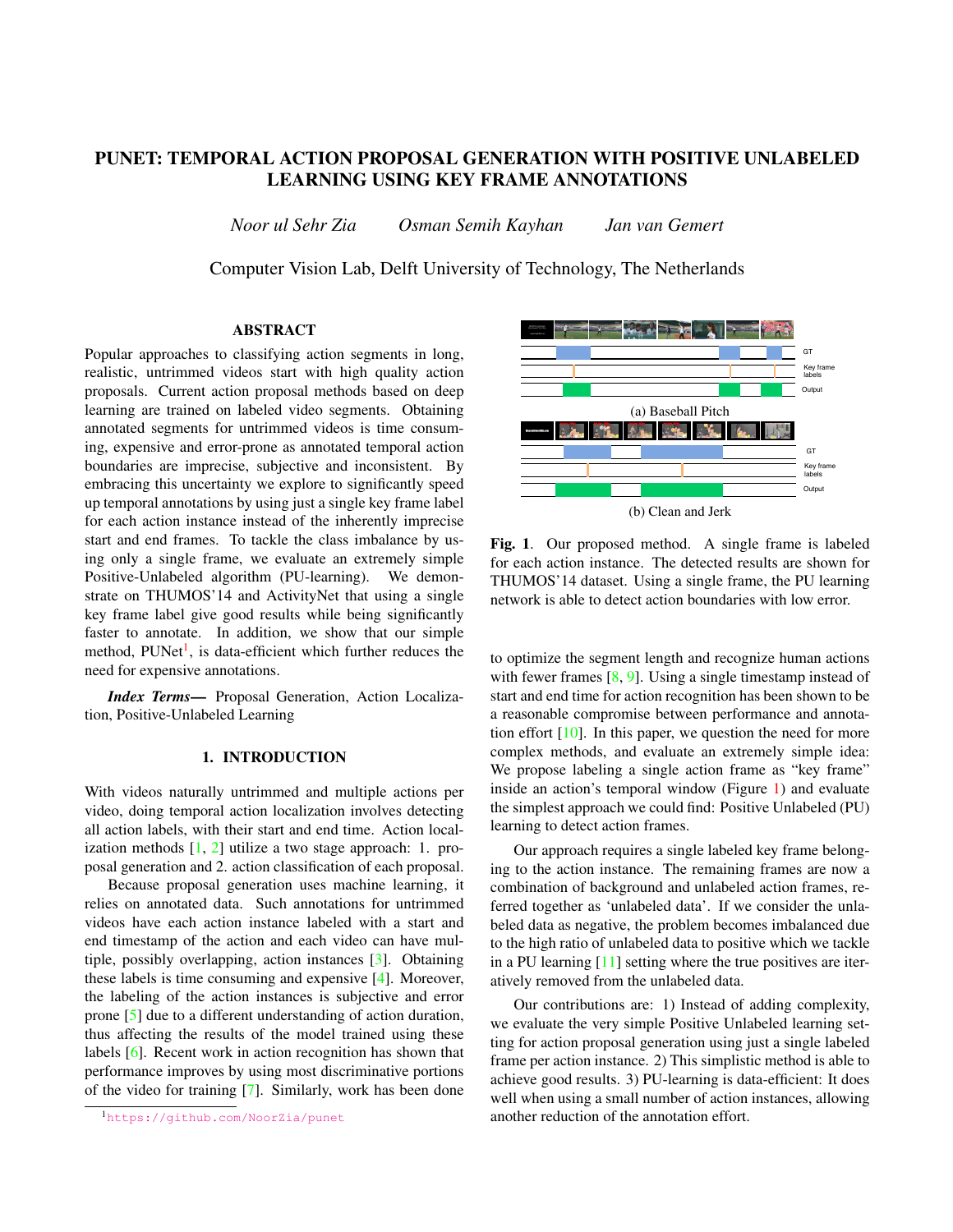

<span id="page-1-0"></span>Fig. 2. Overview. We use one labeled point for each action instance. The input is devided in non-overlapping windows for training using PU learning at different scales with I3D encoded features to extract proposals.

# 2. METHOD

**Problem definition.** An untrimmed video sequence  $X =$  ${x_n}_{n=1}^T$  has T frames where  $x_n$  is the n-th frame in the video. Our single frame action annotations are  $\Psi_g$  =  ${\varphi_n = (t_{m,n})}_{n=1}^{N_g}$  where  $t_{m,n}$  is a selected frame at position  $m$  of the action instance  $n$  which we refer to as our key frame and  $N<sub>g</sub>$  is the total number of action instances. For proposal generation, we have a binary action vs background classifier. We divide a video in non-overlapping windows, and a window is labeled positive if it contains a key frame.

PU learning. We draw inspiration from the simple and elegant PU-learning algorithm [\[11\]](#page-4-8) to train the binary action vs background classifier. It finds negative samples that are most dissimilar from the positives by refining such 'reliable negatives'. A Positive versus Unlabeled classifier is trained and tested on the unlabeled training set where highconfidence predicted negative samples are deemed reliable negatives. The remaining unlabeled samples are removed from the training set. The size of the reliable negatives set is reduced iteratively by training a classifier using positive and reliable negative data and evaluating on reliable negative data points. Reliable negatives classified as positives are removed from the training set and this step is repeated until no positive classes are identified or the size of reliable negatives is less than positive samples. This step reduces the size of the negative samples and mitigates class imbalance.

Proposal generation and classification. The proposal generation module uses PU classifier to generate candidate proposals for each window scale. The results from different window scales are aggregated to get the final proposals. We use a state of the art action classifier [\[12\]](#page-4-9) to classify our action proposals. The overview of PUNet can be seen in Figure [2.](#page-1-0)

#### 3. EXPERIMENTS

Implementation details. We use I3D [\[13\]](#page-4-10) pretrained on Kinetics [\[14\]](#page-4-11) to extract RGB and optical flow features. The feature representations from RGB and optical flow are concatenated to obtain  $(T \times 2D)$  features for a video of duration T. From untrimmed videos, we extract temporal windows of varying lengths, 16, 32, 48, 64, and 80 frames; with no overlap. For the proposal classifier, we use a single layer Multi-Layer Perceptron (MLP) with 100 hidden units. The single layer network is trained using adam optimizer and  $10^{-4}$  learning rate. To extract the initial set of reliable negatives, the predicted negatives are thresholded based on their confidence score. The threshold value is set as 0.99.

Experimental Setup. We evaluate on THUMOS'14 [\[15\]](#page-4-12), ActivityNet v1.2 and v1.3 [\[16\]](#page-4-13) datasets. The THUMOS'14 dataset has temporal annotations for 20 classes with 200 training and 213 test videos. ActivityNet v1.2 has 100 action classes and 4,819 training, 2,383 validation and 2,480 test videos. ActivityNet v1.3 has 200 action classes, 10,024 training, 4,926 validation and 5,044 test videos. For ActivityNet, we use the validation videos for testing as the groundtruth for test videos is withheld. We measure performance with the F1 score. For temporal action proposal generation, the Average Recall (AR) as calculated at different IoU thresholds is used for evaluation. We also calculate AR with an average number of proposals (AR@AN) to determine relation between recall and number of proposals. For temporal action detection, mean average precision (mAP) is reported.

Results. A good proposal generation method should generate high recall with few proposals. PUNet compares well to most state of the art methods which use full supervision. We list the comparative results for THUMOS'14 in Table [1.](#page-2-0) We evaluate the quality of our generated proposals by comparing the recall at different tIoU thresholds (Figure [3\)](#page-2-1). Our results have good recall at 100 proposals for tIoU 0.1 to 0.5. The results for action detection indicate that our extremely simple PUNet does well when compared to others. These results on THUMOS'14 are summarized in Table [2.](#page-2-2) Our method outperforms all weakly supervised methods except BaSNet [\[17\]](#page-4-14), against which it shows a slight performance decrease while being more data efficient and having a simpler network design. Besides, our iterative approach takes around 4.6 minutes to train even on CPU. Our method can also be used to improve other single frame methods [\[10\]](#page-4-7). Compared to fully supervised methods, our method gives good performance while utilizing significantly less annotation effort. Table [3](#page-2-3) shows our results on ActivityNet v1.2 and v1.3. For ActivityNet v1.2, we see that our method outperforms all weakly supervised methods except BaSNet and is not too far behind the fully supervised method. On ActivityNet v1.3, our method outperforms all weakly supervised methods including BaSNet.

Qualitative analysis. The qualitative analysis of our approach for key frame annotation is shown in Figure [1.](#page-0-1) The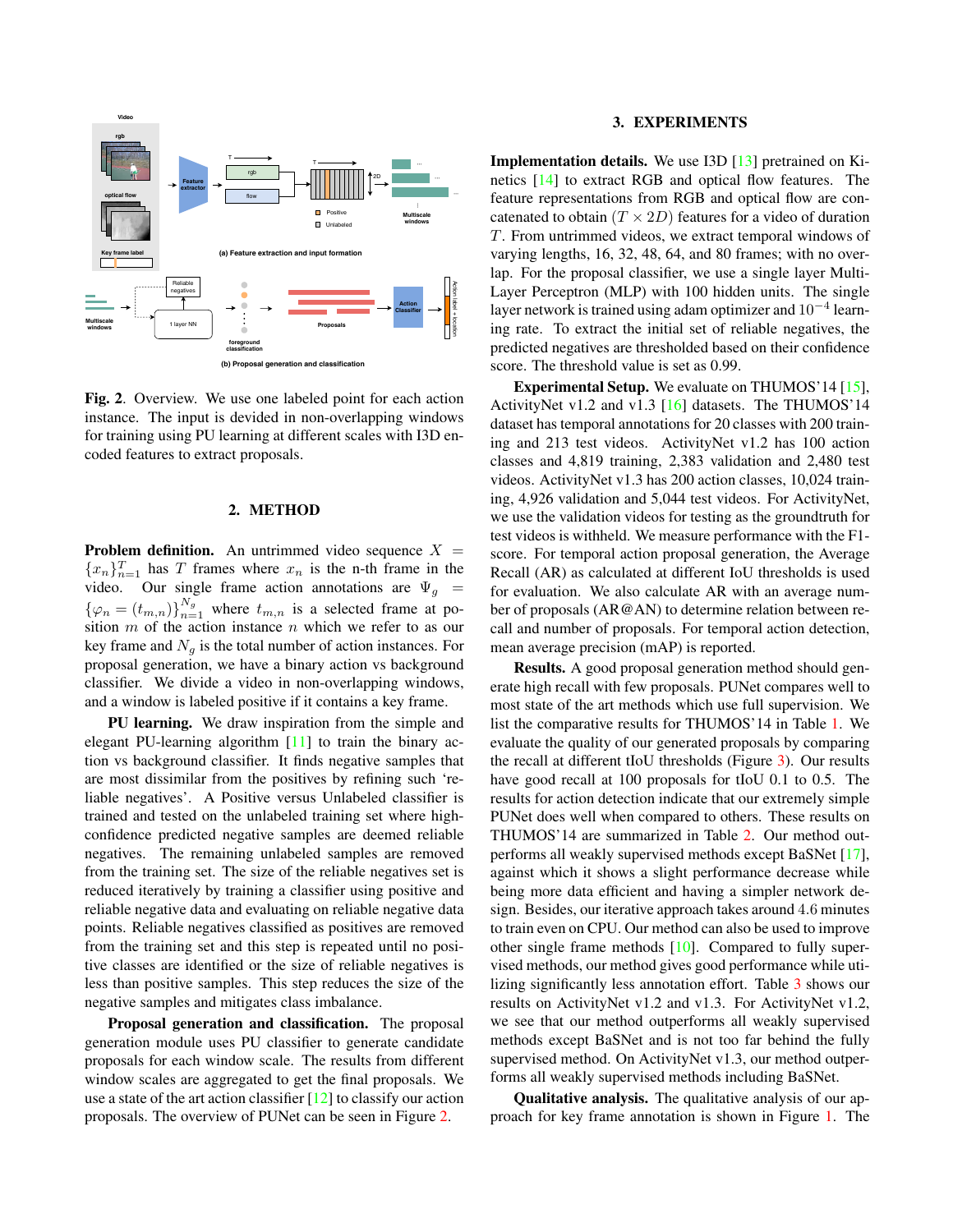

<span id="page-2-1"></span>Fig. 3. Comparison of our method with the state of the art fully supervised methods on THUMOS'14 dataset. Recall with 100 proposals at different tIoU thresholds show PUNet has high recall compared to all fully supervised methods when tIoU  $< 0.5$ . At higher tIoUs, PUNet outperforms all fully supervised methods except BSN.

<span id="page-2-0"></span>Table 1. Comparison of our method with other state of the art proposal generation methods on THUMOS'14 dataset in terms of AR@AN. Our method outperforms all fully supervised methods at AR@50 and AR@100 except BSN.

| <b>Method</b>       | @50   | @100  |
|---------------------|-------|-------|
| DAPs $[18]$         | 13.56 | 23.83 |
| Sparse [19]         | 13.42 | 21.44 |
| SST [20]            | 19.90 | 28.36 |
| TURN <sub>[1]</sub> | 21.86 | 31.89 |
| <b>BSN</b> [2]      | 35.41 | 46.06 |
| PUNet (ours)        | 32.72 | 40.61 |
|                     |       |       |

GT denotes groundtruth segments and the labels denote the key frame inputs to our network. Without any postprocessing, our proposal evaluation model is able to capture the full extent of the temporal duration and not just the key frames.

Data efficiency. We evaluate how the performance of PUNet changes when trained with a small dataset. We train BaSNet and PUNet with various training set sizes of THU-MOS'14 dataset and report the mean average precision. All classes are included in each training set in an equal ratio.

Results are shown in Figure [4.](#page-3-2) For small training sets, PUNet outperforms BaSNet. As the data size increases, the performance becomes more similar for both. With 20 training samples, PUNet achieves 14.7% performance gain. The performance gain reduces as the training data set size increases.

Generalizability of proposals. We evaluate the generalization ability of PUNet by testing its performance on unseen action classes. We randomly leave one, two and three classes from our training set and test on our test set containing all 20 classes of THUMOS'14 data. As shown in table [4,](#page-3-3) there is only a slight performance decrease when testing on unseen classes and the method is able to generate high quality proposals on unseen classes.

<span id="page-2-2"></span>Table 2. Comparison of our method with the state of the art methods on the THUMOS'14 dataset. Average mAP is reported at IoU thresholds from 0.1 to 0.5. Weak \* indicate use of additional information in weakly supervised approach. PUNet outperforms most weakly supervised and some fully supervised methods while utilizing less annotations.

| <b>Supervision</b>   | <b>Method</b>         | AVG mAP |
|----------------------|-----------------------|---------|
|                      | Yuan et al. $[21]$    | 35.7    |
| Full                 | TAL-Net $[22]$        | 52.3    |
|                      | $P-GCN [23]$          | 61.6    |
| Weak (video)         | UntrimmedNet [12]     | 29.0    |
|                      | Liu et al. $[24]$     | 40.9    |
|                      | BaSNet $[17]$         | 43.6    |
| Weak* (single frame) | $SF-Net [10]$         | 51.5    |
|                      | PUNet (ours)          | 42.1    |
|                      | SF-Net + PUNet (ours) | 53.6    |

<span id="page-2-3"></span>Table 3. Comparison on ActivityNet (Anet) v1.2 and v1.3 with the current state of the art methods. PUNet has comparable performance to fully supervised method and outperforms most weakly supervised methods for action localization.

| <b>Supervision</b>   | <b>Method</b>     | AVG mAP     |           |
|----------------------|-------------------|-------------|-----------|
|                      |                   | ANet $v1.2$ | ANet v1.3 |
| Full                 | $S-CNN$ [25]      | 26.6        |           |
|                      | <b>CDC</b> [26]   |             | 23.8      |
| Weak                 | Liu et al. $[24]$ | 22.4        | 21.2.     |
|                      | BaSNet [17]       | 24.3        | 22.2.     |
| Weak* (single frame) | PUNet (ours)      | 23.7        | 22.5      |

Annotation speed for different settings. Annotation time required to label a single key frame and the full segment is measured for some videos from THUMOS'14 dataset. Five videos are selected from THUMOS'14 dataset with different classes and six annotators are chosen. Three annotators are asked to label the full segment and the remaining three are asked to label a single frame for every action occurrence. On average, one minute video takes 65 seconds for single frame labeling and 250 seconds for full segment labeling.

### 3.1. How many annotations per video are actually needed?

Videos in THUMOS'14 have 15 action instances on average which are spread unevenly among the videos with a standard deviation of 24, and range from 1 to 128 per video. The total labeled action instances in the training set are shown in Figure [5.](#page-3-4) We evaluate whether annotations for all instances are needed to get an effective action proposal network. F1 score is used to compare the maximum annotations per video ranging from 1 to 128.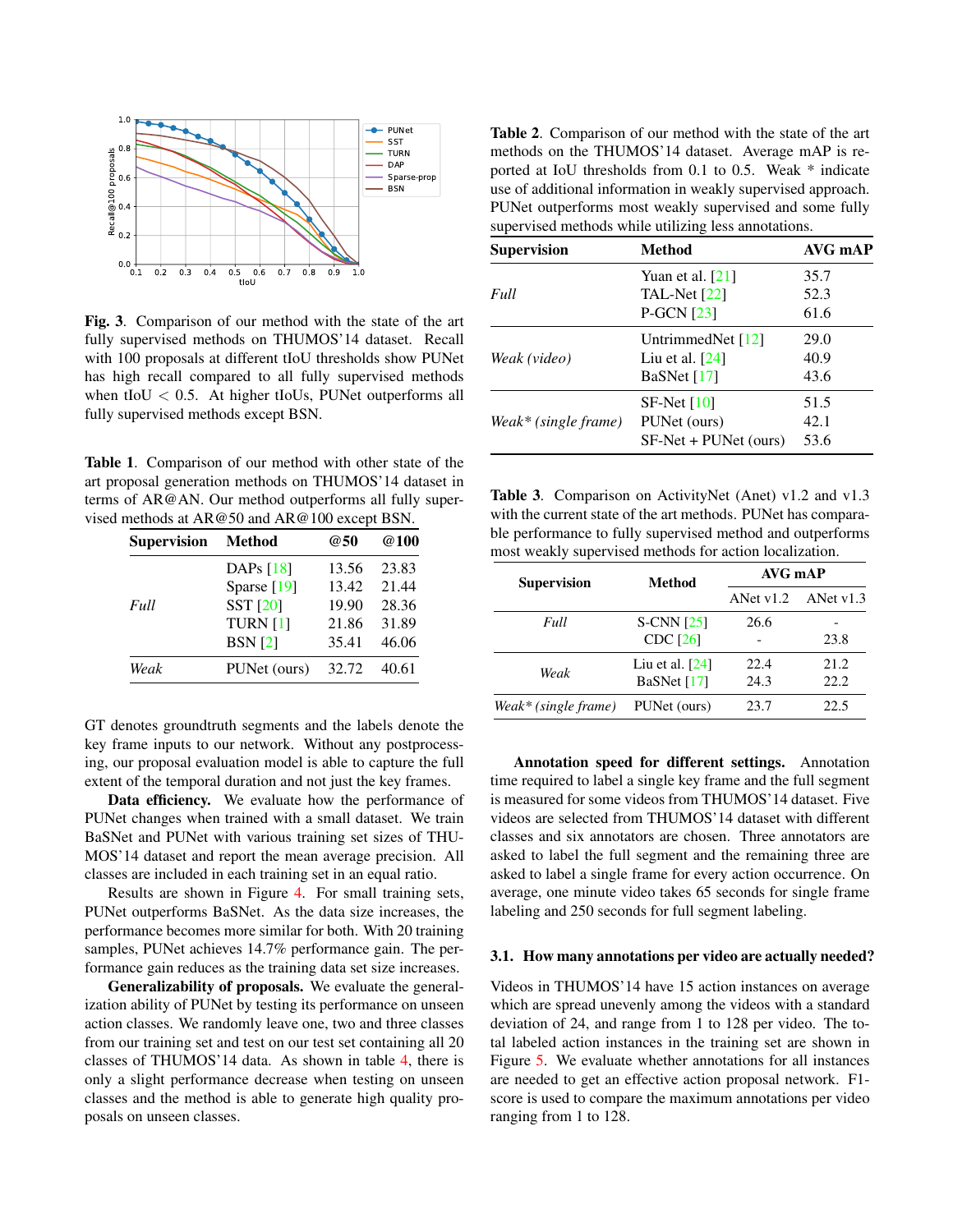Mean Average Precision for different training set sizes



<span id="page-3-2"></span>Fig. 4. Data Efficiency. We compare the performance of BaS-Net and PUNet when training data is reduced per class from 1 to 5 videos. For small training set, PUNet has a higher relative performance. The performance becomes similar when training set size increases.

<span id="page-3-3"></span>Table 4. Generalization evaluation of PUNet on THU-MOS'14 dataset. Action classes are removed from the training set and the resulting model is evaluated on the full test set (seen + unseen classes) containing 20 classes.

| # classes in training set   AR@50 AR@100 |      |      |
|------------------------------------------|------|------|
| 17                                       | 31.8 | 38.5 |
| 18                                       | 32.4 | 39.3 |
| 19                                       | 32.5 | 40.2 |
| 20                                       | 32.7 | 40.6 |

After a maximum limit of 6 annotations per video, F1- score has low variance (Figure [5\)](#page-3-4). PUNet is able to identify the unlabeled key frames effectively. Results indicate that not all annotations are necessary to achieve a good performance.

In Table [5,](#page-3-5) we show that not all action annotations are required for good detection performance by training fully and weakly supervised action localization networks. Thus, we set the number of maximum annotations per video to 6 action instances. The number of action instances reduces from 3007 to 947. We train PUNet with a maximum of 6 annotations per video and obtain a slight performance drop of 0.8%. Similarly, BaSNet [\[17\]](#page-4-14) is trained with the reduced video size and the results show a 1.5% reduction in mAP. Fully supervised method, GTAD [\[27\]](#page-4-24), is trained with only six labeled action instances and the rest of the data is unlabeled. Interestingly, the performance increases by 0.9%. The results indicate that the methods do not need all the labels to obtain good results.

# 4. CONCLUSION

We use key frame level supervision for training temporal action proposal model in a PU-learning algorithm on three untrimmed datasets. Compared to fully supervised methods



<span id="page-3-4"></span>Fig. 5. Effect of changing the maximum number of annotations per video on the binary classifier performance. After 6 annotations per video, the performance does not change much and the standard deviation reduces. The mean value of F1-score from 1-128 annotations is  $0.69 \pm 0.05$ , and mean F1-score from 6-128 annotaions is  $0.70 \pm 0.008$ . Our method can achieve good results without using all the annotations.

<span id="page-3-5"></span>Table 5. Effect of using limited annotations on action localization for THUMOS'14 dataset. We set the maximum annotations per video to 6 to train these models. The action instances needed reduce by one-third from 3007 to 947. The performance only decreases slightly for weakly supervised methods and increases by 0.9% for fully supervised method.

| <b>Supervision</b> | Method           | Whole | Partial |
|--------------------|------------------|-------|---------|
| Full               | <b>GTAD</b> [27] | 55.4  | 56.3    |
| Weak               | BaSNet $[17]$    | 43.6  | 42.1    |
| Weak*              | PUNet (Ours)     | 42.1  | 41.3    |

and other weakly supervised methods, this extremely simple approach generates proposals with high recall and high temporal overlap. Experimental evaluation on THUMOS'14 shows that: (i) Using a key frame annotation gives comparable performance to using fully supervised annotation which uses start and end annotations, (ii) All action instances from one video are not necessary to achieve good detection results, (iii) Our results are comparable to the state of the art methods and data efficient. We conclude that annotation effort can be significantly reduced by labeling key frames and for long untrimmed videos, only a limited number of action instances need to be labeled and trained to achieve similar results.

# 5. REFERENCES

- <span id="page-3-0"></span>[1] Jiyang Gao, Zhenheng Yang, Kan Chen, Chen Sun, and Ram Nevatia, "Turn tap: Temporal unit regression network for temporal action proposals," in *ICCV*, 2017.
- <span id="page-3-1"></span>[2] Tianwei Lin, Xu Zhao, Haisheng Su, Chongjing Wang,